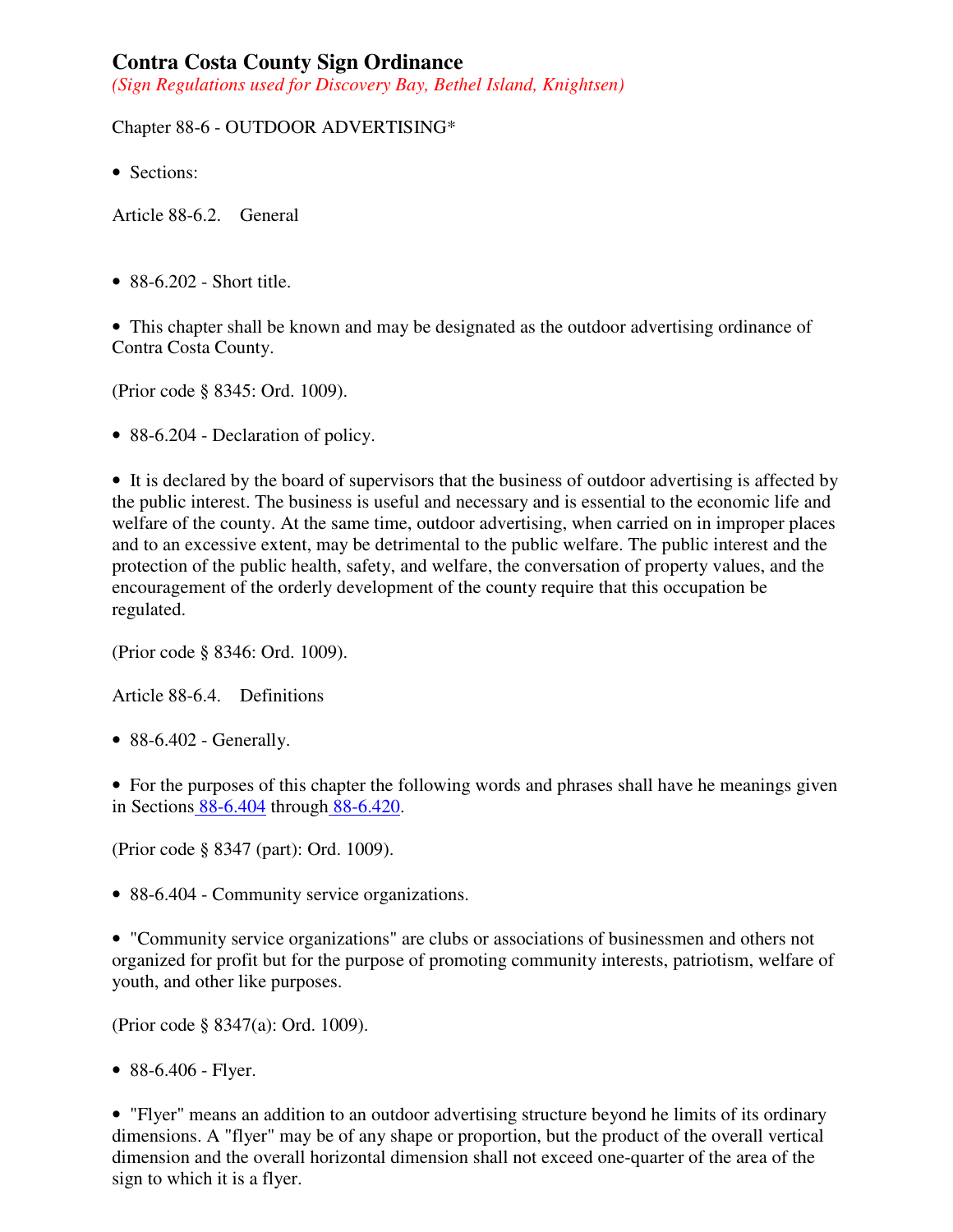(Prior code § 8347(b): Ord. 1009).

• 88-6.408 - Licensed real estate broker.

• "Licensed real estate broker" is any person licensed by the Division of Business and Professional Standards of the state of California as a real estate broker.

(Prior code § 8347(c): Ord. 1009).

• 88-6.410 - Outdoor advertising structure.

• "Outdoor advertising structure" means any structure, whether independent from, attached to, or a part of a building on which any poster, bill printing, painting, or other advertisement of any kind whatsoever may be placed, including statuary, for advertising purposes.

(Prior code § 8347(d): Ord. 1009).

 $\bullet$  88-6.420 - Subdivision.

• "Subdivision" means any subdivision approved under Title 9, being offered for sale.

(Prior code § 8347(i): Ord. 1009).

Article 88-6.6. Standards

• 88-6.602 - Standards—Type I sign.

• A Type I sign is an outdoor advertising structure complying with the specifications and requirements of this section. A Type I sign shall not be higher than twelve feet measured from the lower part (batten mould) of the advertising panel to the upper part of the advertising panel. It shall not be wider than twenty-five feet measured horizontally. It shall be constructed to meet all of the requirements of the Uniform Building Code. A Type I sign may have a flyer.

(Prior code § 8348(a): Ord. 1009).

• 88-6.604 - Standards—Type II sign.

• A Type II sign is an outdoor advertising structure which meets all of the specifications and requirements shown in Illustration 8348-A. A Type II sign may have a flyer.

(Prior code § 8348(b): Ord. 1009).

• 88-6.606 - Standards—Type III sign.

• A Type III sign is an outdoor advertising structure complying with the requirements of this section. A Type III sign may be of any shape or proportion, but may not exceed six square feet in area. It shall be securely fastened to a sturdy building or structure or on a firm stake or post well driven into the ground. It may be made of any material, including paper, but shall be so constructed that it will remain in place in ordinary wind and weather and so placed that it cannot fall and injure persons and property. A Type III sign may not have a flyer.

(Prior code § 8348(c): Ord. 1009).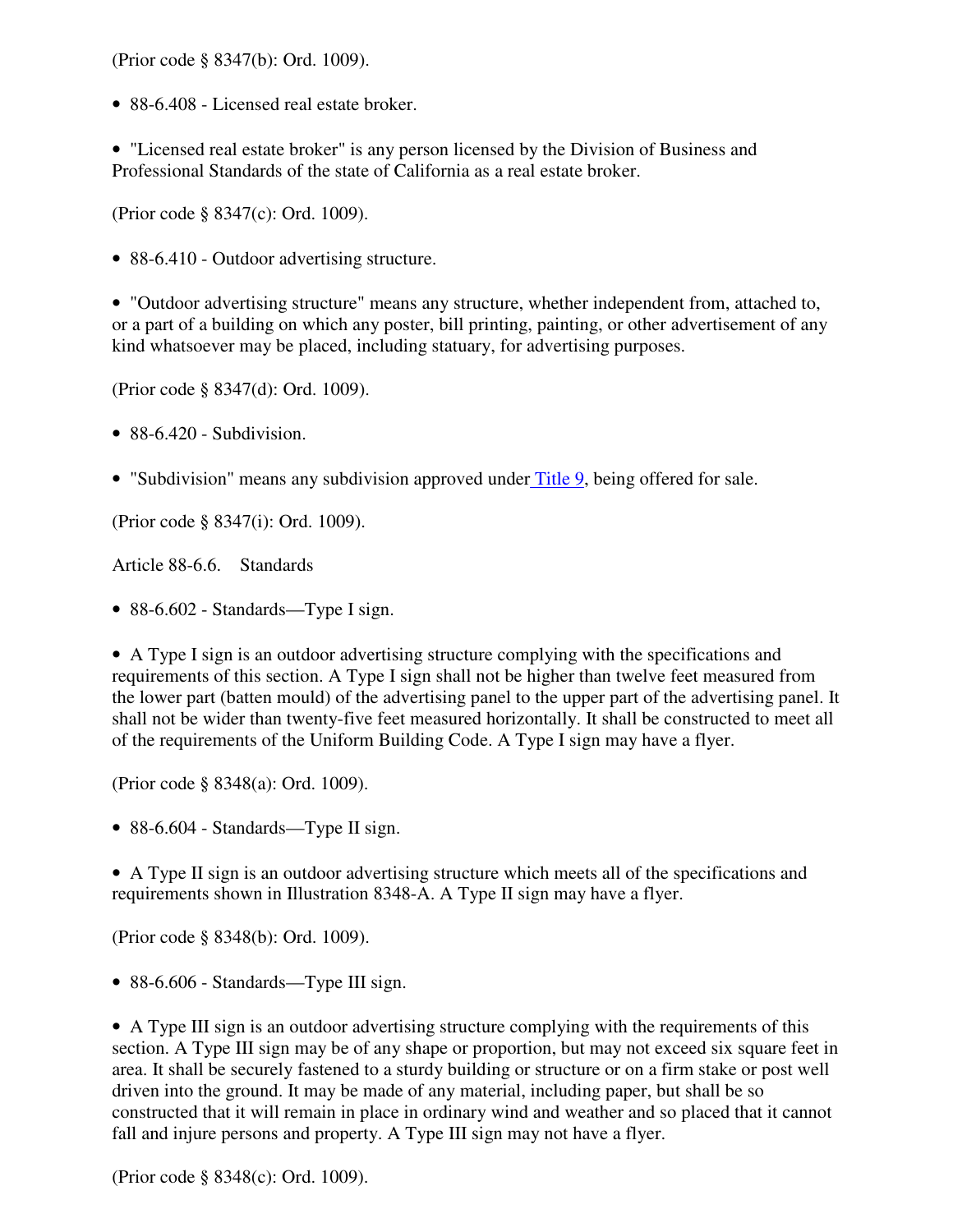• 88-6.608 - Standards—Type IV sign.

• A Type IV sign is an outdoor advertising structure complying with all of the requirements shown in Illustration 8348-B. A Type IV sign may have a flyer to indicate a resort area without indicating any particular resort.

(Prior code § 8348(d): Ord. 1009).

• 88-6.610 - Standards—Type V sign.

A Type V sign is an outdoor advertising structure complying with all of the requirements of this section. A Type V sign may be of any shape or proportion, but the product of the over-all vertical dimension and the over-all horizontal dimension shall not exceed six square feet. It shall be constructed of durable material and firmly attached to a building or structure or to a permanent foundation structure. A Type V sign may not have a flyer.

(Prior code § 8348(e): Ord. 1009).

88-6.802 - Subdivision.

• (a) One Type II sign may be erected at each street entrance to, and within the boundaries of, a subdivision. Such signs shall be located so that they will not be a hazard to travel on the subdivision's roads or interfere with sight distance at road intersections.

(b) Two additional Type II signs may be erected outside the boundaries of the subdivision referred to in subsection (a) after the written approval of the zoning administrator has been obtained as to the locations proposed for the signs. The two additional Type II signs and any other additional signs authorized pursuant to subsection (d) shall not be located and erected within public road rights-of-way.

(c) Type II signs as authorized by this section may be erected and maintained for a period not to exceed eighteen months or until thirty days after all the subdivision homes are transferred once, whichever first occurs.

(d) A sign permit may be obtained from the zoning administrator for additional Type II signs or for an extension of the time limit specified in subsection (c). All such sign permit applications shall be reviewed for approval, modification or denial by the zoning administrator as provided in Section 26-2.1204 and related procedural provisions.

(Ord. 75-2: prior code § 8349: Ord. 1009).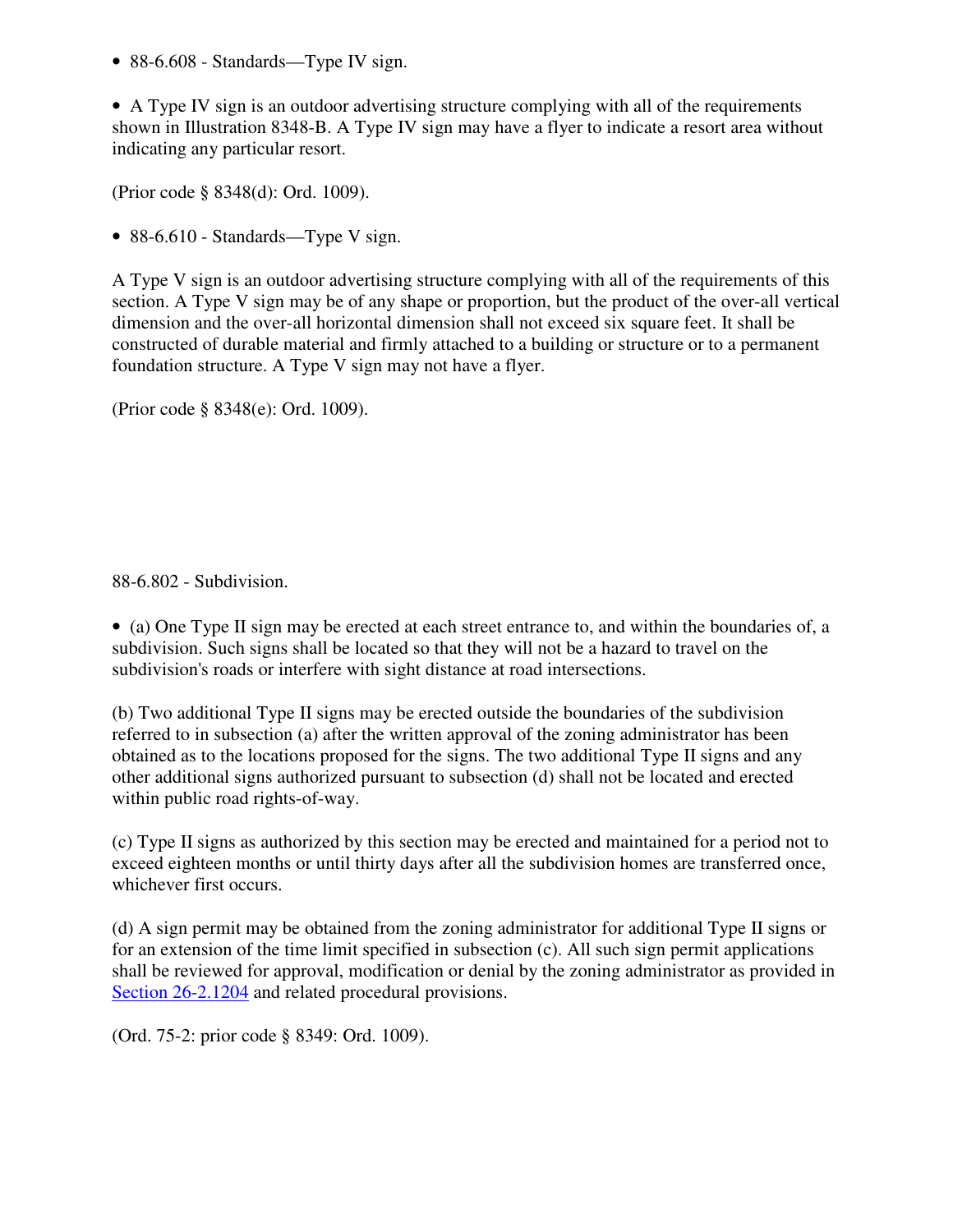Posts to be redwood 1200 F or equal. Sign to be 3/8" thick plywood or equal. Posts to extend 4'-0" into undisturbed ground.

### TYPE II **ADVERTISING SIGN**

Dimensions of sign panel are maximums. Posts of signs must be of indicated size.



 $7' - 8''$ 



All material to be redwood 1200 F or equal.

Posts to extend 4'-0" into undisturbed ground.

#### **TYPE IV RESORT SIGN**

Painting to consist of two colors only on any one plate. Business firms to be listed alphabetically from top to bottom of sign.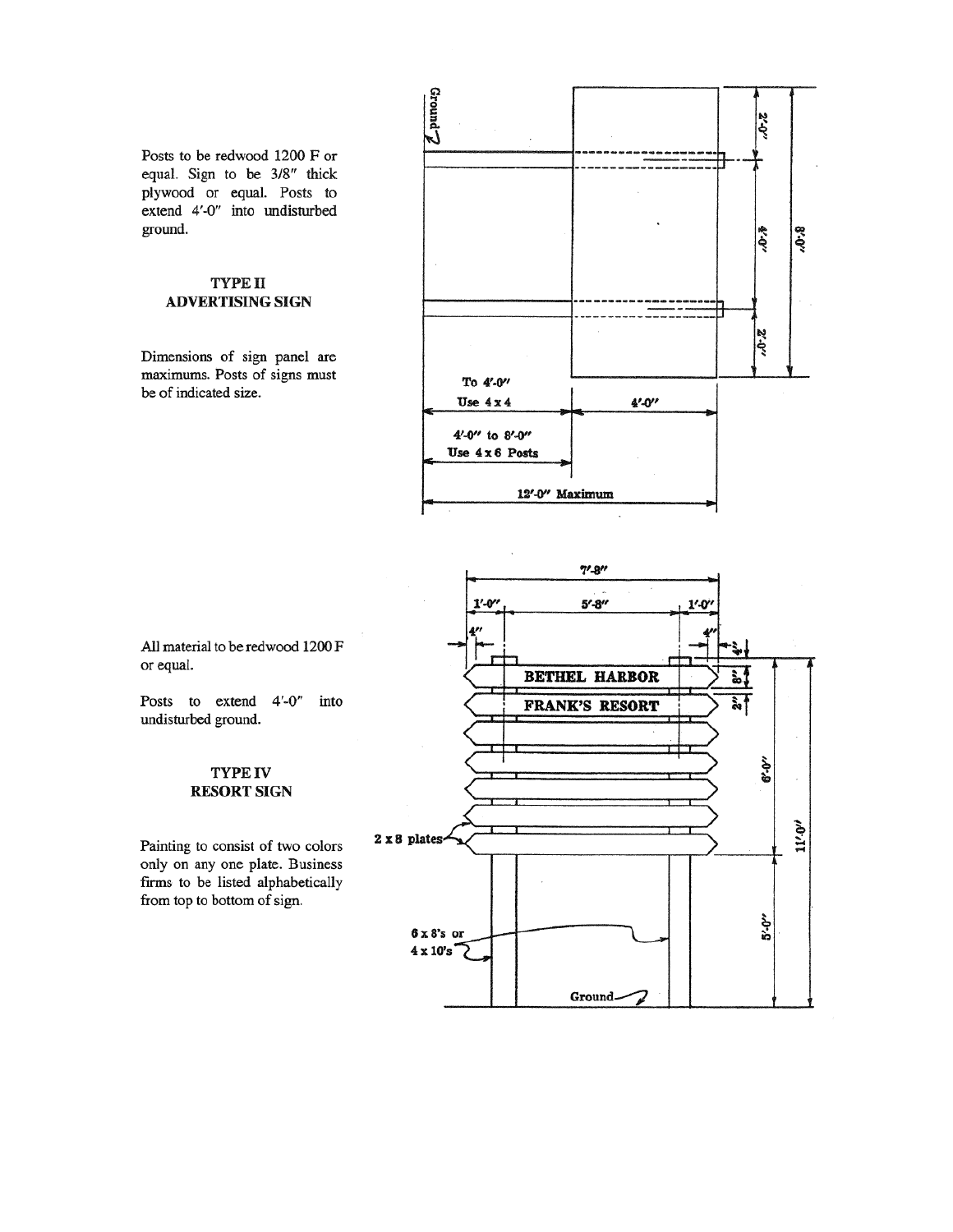### • 88-6.804 - Sign — Real estate and construction.

(a) One Type III sign may be erected on any premises being offered for sale or lease and may be maintained on the premises for not longer than ten days after the property is no longer offered for sale or lease.

(b) One Type III sign may be erected and maintained on any premises on which a principal building or structure is being erected by the owner, contractor, subcontractor, supplier, builder and architect of the principal building for the purpose of identifying himself. The sign may be maintained not longer than ten days after the completion of the building or structure.

(Prior code § 8350: Ord. 1009).

88-6.814 - Sign — Community, neighborhood.

A land use permit may be obtained for the erection and maintenance of an identification sign for a community, locality or neighborhood and may include the identification of community service organizations, with meeting dates and places. The administration of this section is referred to the planning commission. In addition to all other requirements of ordinance or law, the planning commission may make conditions to the issuance of these permits, respecting the design and architecture of the signs, so as not to be a hazard to the traveling public, unsightly, or inharmonious with the community and neighborhood in which they are located. Permits shall not be granted under this section for any organization or activity engaged in business or for profit.

(Prior code § 8355: Ord. 1009).

88-6.817 - Community facilities.

• A sign permit may be obtained from the zoning administrator for the erection and maintenance of an off-site directional sign for community or quasi-public facilities (identified as golf, tennis, swimming and country clubs), if these facilities are such that indication of direction and location will be a public service. Off-site directional signs shall not be erected and located within public road rights-of-way. All sign permit applications shall be reviewed for approval, modification or denial by the zoning administrator as provided in Section 26-2.1204 and related procedural provisions.

(Ord. 74-68).

• 88-6.818 - Sign — Intersection.

• No outdoor advertising structure, except Type IV signs, shall be erected or maintained in such a location or position that operators of motor vehicles who are within one hundred feet of the intersection of any public road with any other public road or any railroad will not have a clear and unobstructed view of the intersection and of any traffic on all of the roads or railroads entering the intersection for a distance of one hundred feet along all the roads or railroads; but if the sight distance at the intersection is already obstructed by building, structure, vegetation or topography, then the outdoor advertising structures may be located within one hundred feet of the intersection, so long as they do not constitute additional obstruction of sight distances.

(Prior code § 8358: Ord. 1009).